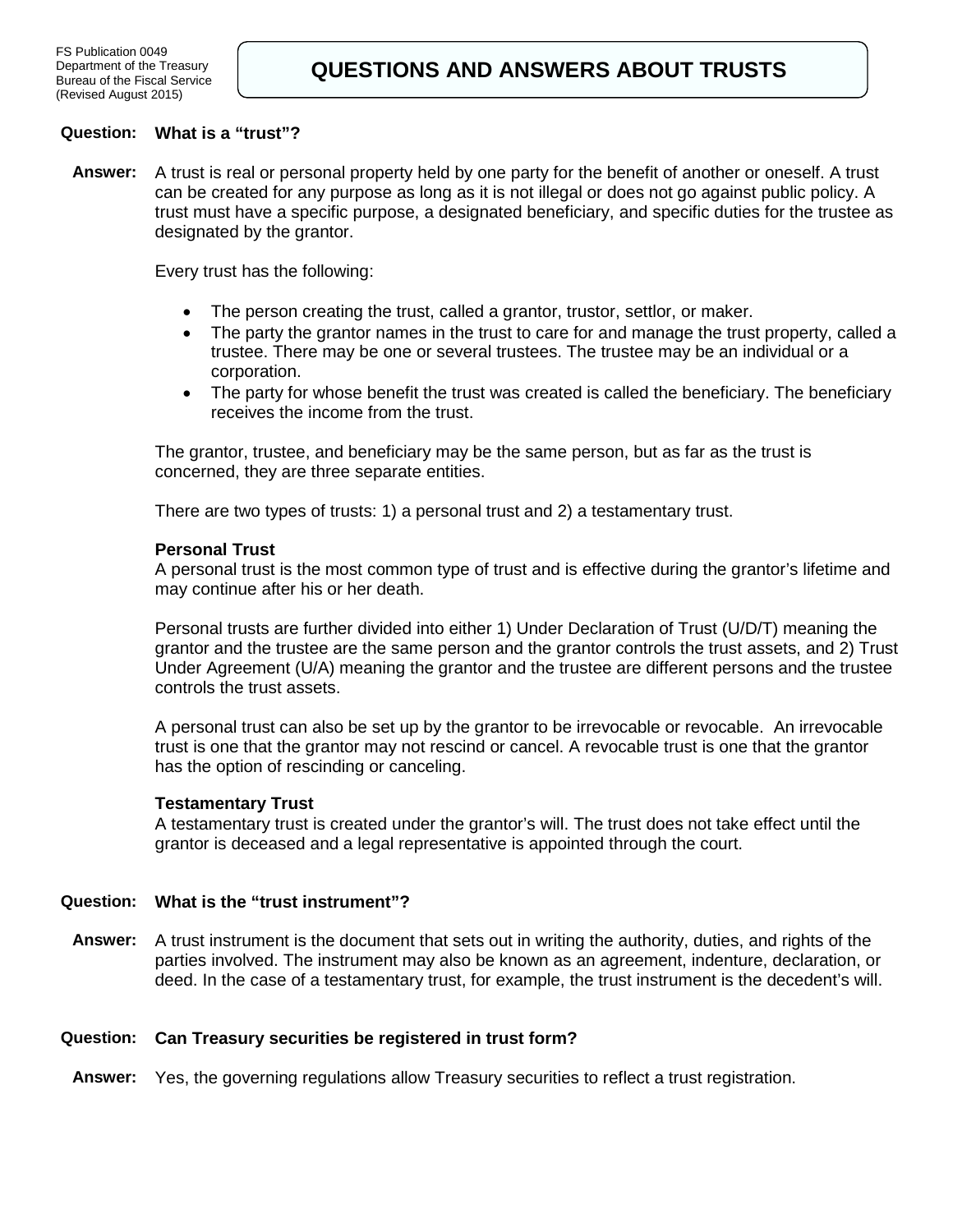## **Question: What is the proper form of trust registration for Treasury securities?**

**Answer:** The governing regulations require that the registration of securities issued to a trust must include the name(s) of the trustee(s) and an adequate identifying reference to the authority governing the trust.

### **Personal Trust**

The registration of a personal trust must include the name(s) of the grantor(s) of the trust, the name(s) of the trustee(s), and the date of the trust instrument (the date the trust was created). There are two basic forms of registration for personal trusts:

- When the trustee and the grantor are the same person, bonds are registered, "Trustee's name" trustee under declaration of trust dated "date of trust instrument." For example, if Jason Brown created a trust on June 6, 2005, naming himself as trustee, the bonds would be registered, using appropriate abbreviations, as follows: "Jason Brown Trustee Under Declaration of Trust Dated June 6, 2005."
- When the trustee and the grantor are not the same person, bonds are registered, "Trustee's name" under agreement with "Grantor's name" dated "date of trust instrument." For example, if Jason Brown created a trust on June 6, 2005, naming Betty Brown as the trustee, the bonds would be registered, using appropriate abbreviations, as follows: "Betty Brown Trustee Under Agreement with Jason Brown Dated June 6, 2005."

### **Testamentary Trust**

The registration of a trust created under the decedent's will must include the name(s) of the grantor(s) of the trust, the name(s) of the trustee(s), show that the trust was created under the will, and that the grantor is deceased. For example " Betty Brown Trustee Under the Will of Jason Brown Deceased."

Variations may be made depending on the particular circumstances of the trust. For example, there may be co-trustees or the trust instrument may be an indenture of trust rather than a declaration of trust. See the Sample Registrations for additional examples. An individual should be designated by the name he/she is ordinarily known by or uses in business, including at least one full given name. The complete name of the trustee and grantor must be shown. For example, bonds must not be registered, "John & Mary Brown Co-Trustees….;" the surname must be shown for each trustee and grantor even if they both have the same surname.

### **Question: When more than one trustee is acting, what connective should be used in the registration of Treasury securities?**

**Answer:** When co-trustees are to be named in the registration of Treasury securities, the connective "AND" is normally used to link the names of the co-trustees. All of the trustees are then required to jointly execute any subsequent request affecting the securities. However, if the trust instrument permits each trustee to act independently and without the consent of the other trustee, the connective "OR" may be used in the registration of the securities. When the connective "OR" is shown in the registration, any one trustee may execute a subsequent request without the consent of the other trustee(s). Unless otherwise specifically requested, the connective "AND" is used in the registration of securities.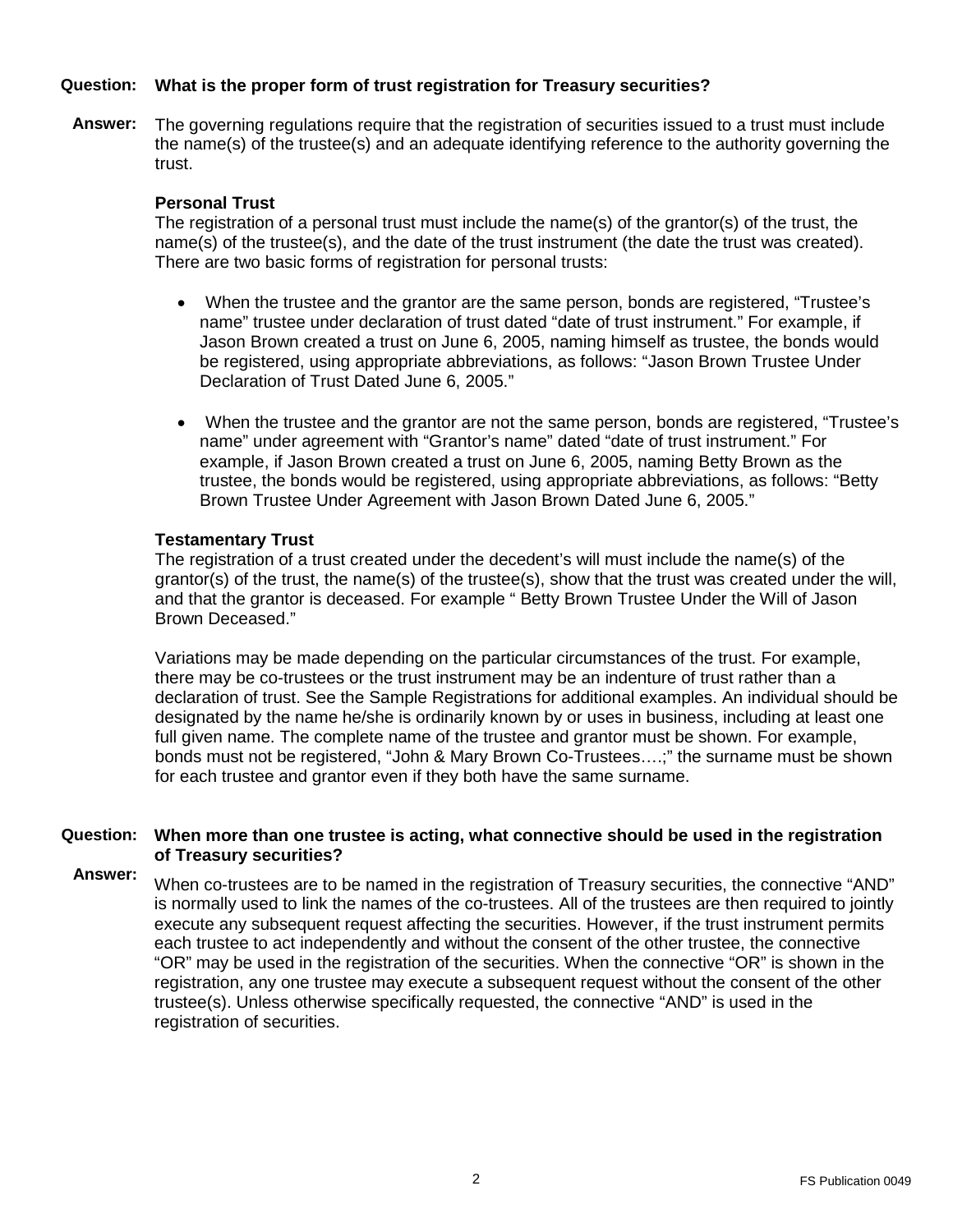## **Question: Whose Taxpayer Identification Number should be shown in a trust registration?**

**Answer:** The registration of securities for a trust must include the social security number or employer identification number that the grantor normally uses to identify the trust. Depending upon the specific circumstances, this may be the grantor's social security number or an employer identification number assigned to the trust by the Internal Revenue Service. The Trustee should contact the IRS for the proper taxpayer identification number to use to identify the trust.

## **Question: Can existing Treasury securities registered in the name of a natural person be reissued or transferred to a trust registration?**

**Answer:** Treasury securities that are currently registered in single owner, co-owner, or beneficiary form and have not reached final maturity may be reissued or transferred to reflect a trust registration. For more information, visit us on the web at [http://www.treasurydirect.gov/.](http://www.treasurydirect.gov/)

### **Question: What securities, registered in trust form, can be redeemed at my local bank?**

**Answer:** Accrual type savings bonds that are registered in the name of a trust may be redeemed by the trustee(s) at a local financial institution. A properly certified request for payment is required.

#### **Question: Where can I get more information?**

**Answer:** Additional information, including downloadable forms and governing regulations, may be obtained by visiting the Fiscal Service's website at [http://www.treasurydirect.gov/.](http://www.treasurydirect.gov/)

# **For samples of trust registrations, see the following page.**